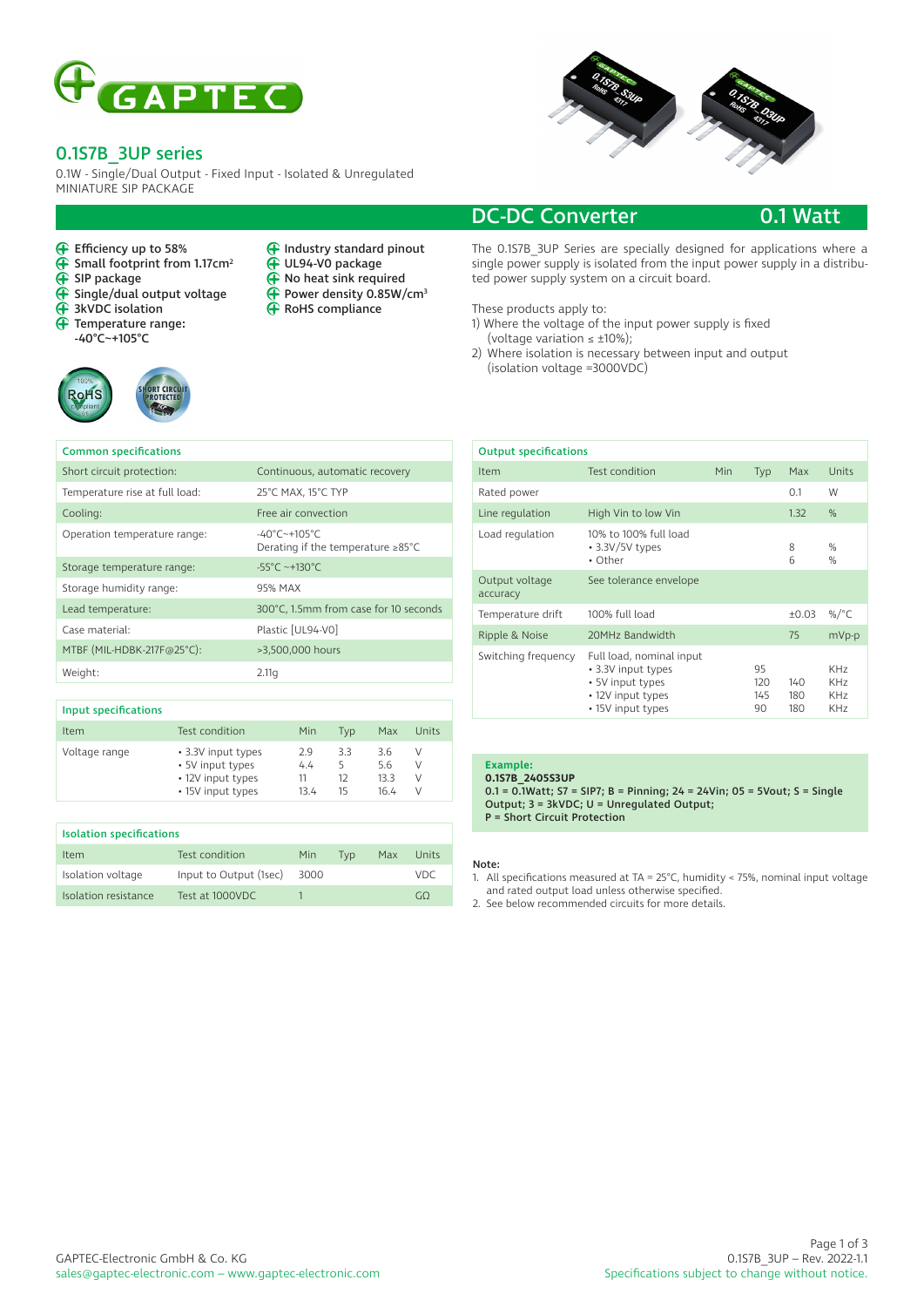# 0.1S7B\_3UP series

0.1W - Single/Dual Output - Fixed Input - Isolated & Unregulated MINIATURE SIP PACKAGE

# Product Selection Guide

| <b>Part Number</b> | Input Voltage [V] | <b>Output Voltage [VDC]</b> | Output current [mA; max] | Efficiency [%; typ] |
|--------------------|-------------------|-----------------------------|--------------------------|---------------------|
| 0.1S7B_0303S3UP    | 3.3               | 3.3                         | 30.3                     | 58                  |
| 0.1S7B_0305S3UP    | 3.3               | 5                           | 20                       | 58                  |
| 0.1S7B 0505S3UP    | 5                 | 5                           | 20                       | 57                  |
| 0.1S7B_0509S3UP    | 5                 | $\overline{9}$              | 11.1                     | 58                  |
| 0.1S7B_0512S3UP    | 5                 | 12                          | 8.3                      | 58                  |
| 0.1S7B_0515S3UP    | 5                 | 15                          | 6.7                      | 58                  |
| 0.1S7B_0524S3UP    | 5                 | 24                          | 4.17                     | 55                  |
| 0.1S7B_1205S3UP    | 12                | 5                           | 20                       | 58                  |
| 0.1S7B_1209S3UP    | 12                | $\overline{9}$              | 11                       | 58                  |
| 0.1S7B_1212S3UP    | 12                | 12                          | 8.3                      | 58                  |
| 0.1S7B 1215S3UP    | 12                | 15                          | 6.7                      | 58                  |
| 0.1S7B_1505S3UP    | 15                | 5                           | 20                       | 58                  |
| 0.1S7B_1512S3UP    | 15                | 12                          | 8.3                      | 58                  |
| 0.1S7B_1515S3UP    | 15                | 15                          | 6.7                      | 58                  |

| <b>Part Number</b> | Input Voltage [V] | <b>Output Voltage [VDC]</b> | Output current [mA; max] | Efficiency [%; typ] |
|--------------------|-------------------|-----------------------------|--------------------------|---------------------|
| 0.1S7B 0505D3UP    | 5                 | ±5                          | ±10                      | 56                  |
| 0.1S7B 0509D3UP    | 5                 | ±9                          | ±5.55                    | 56                  |
| 0.1S7B 0512D3UP    | 5                 | ±12                         | ±4.15                    | 57                  |
| 0.1S7B 0515D3UP    | 5                 | ±15                         | ±3.35                    | 57                  |
| 0.1S7B 1205D3UP    | 12                | ±5                          | ±10                      | 58                  |
| 0.1S7B 1209D3UP    | 12                | ±9                          | ±5.55                    | 58                  |
| 0.1S7B 1212D3UP    | 12                | ±12                         | ±4.15                    | 58                  |
| 0.1S7B_1215D3UP    | 12                | ±15                         | ±3.35                    | 58                  |
| 0.1S7B 1505D3UP    | 15                | ±5                          | ±10                      | 58                  |
| 0.1S7B 1512D3UP    | 15                | ±12                         | ±4.15                    | 58                  |
| 0.1S7B 1515D3UP    | 15                | ±15                         | ±3.35                    | 58                  |

# Typical characteristics

### Temperature derating graph  $\blacksquare$